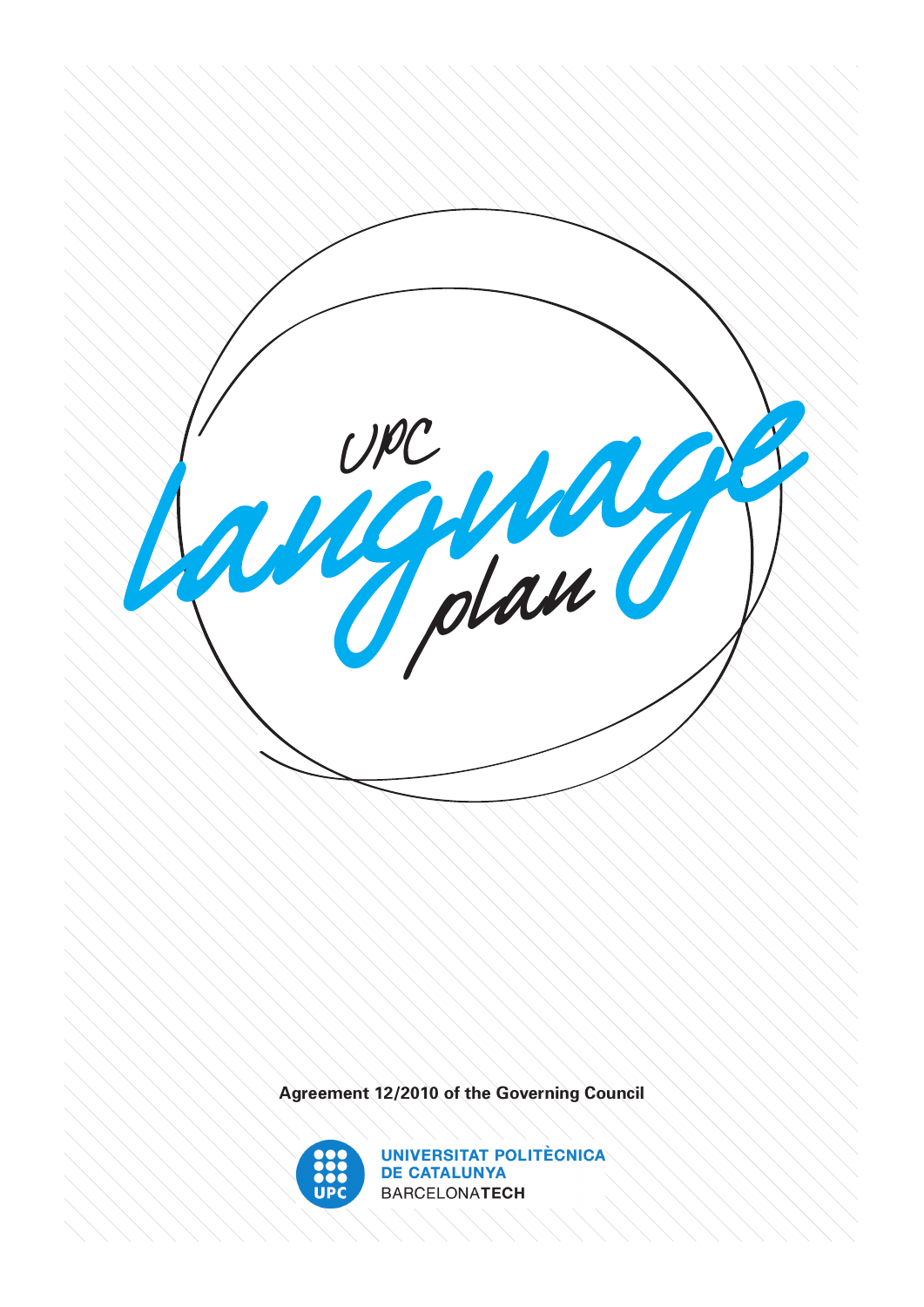# Iutroduction

Changes in the higher education sector have posed challenges and brought opportunities for universities. These changes, which include internationalization, mobility, convergence to the EHEA, new learning models, new competencies and new paradigms related to the use of ICTs and Web 2.0, will also have a profound impact on languages.

For languages, the challenges identified in the UPC Vision 2020 project range from extending language skills to incorporating English into teaching and adapting the University to an increasingly international and multicultural context. As stated in the white paper on trends in higher education published as part of the project, the choice of language or languages used in the different areas of university activity is a complex and important subject, a central issue that concerns the balance between the local and cosmopolitan dimensions of the institution.

The UPC Language Plan aims to provide a response to the challenges posed by changing linguistic requirements and highlights the opportunities they offer for adding value to the University by making it a more modern, competitive and quality-focused institution.

 $\neg \blacktriangleleft \Rightarrow$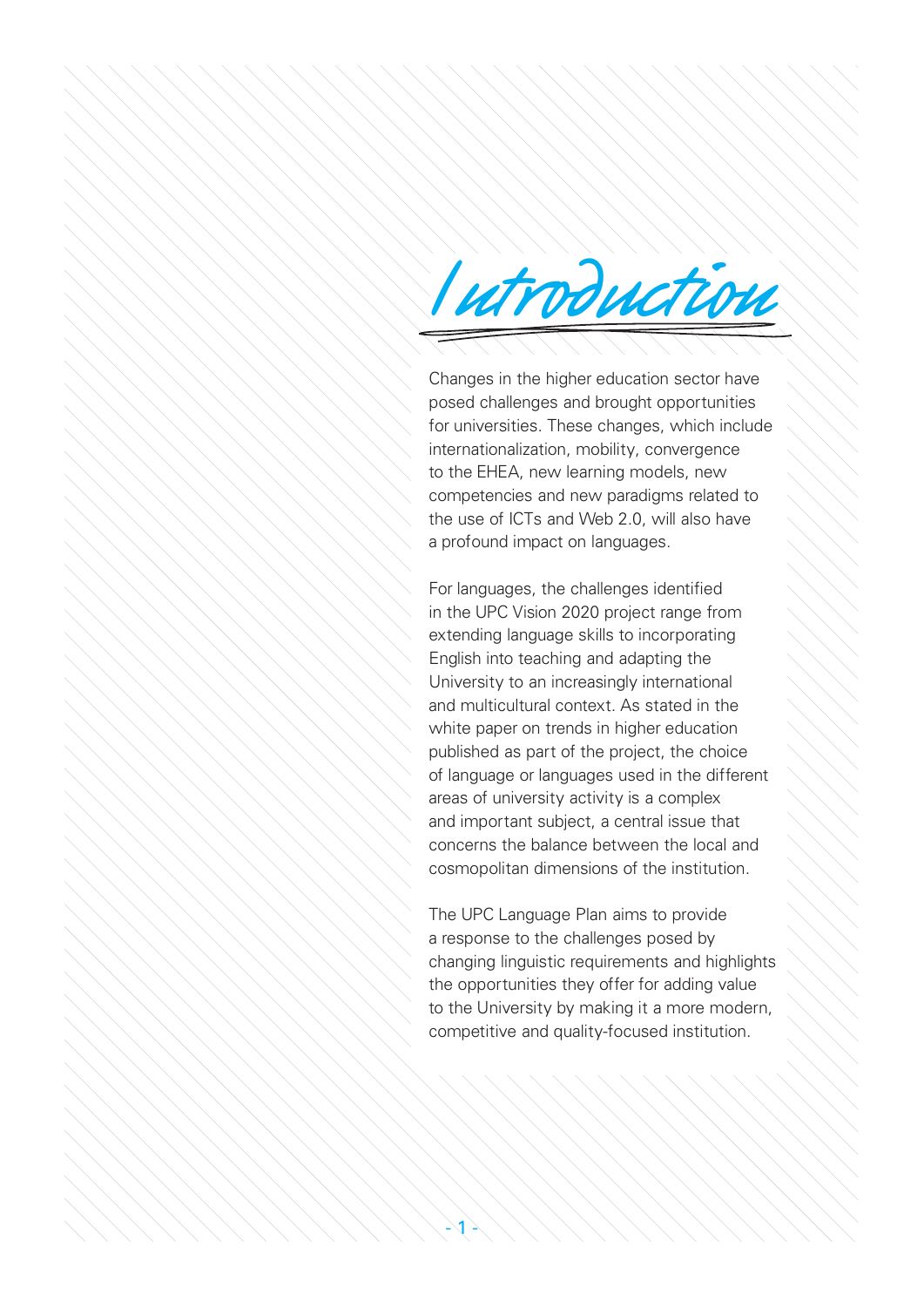The Language Plan follows 30 years of language policy at the UPC, which began in 1977 with the general agreement of the University Senate regarding the recovery of Catalan as an official language at the University, an area of policy that has since become a symbol of the relationship between the UPC and the needs of the local community. More recent developments include the Panglós Language Quality Plan of 1997 and the Agreement on Language Use in Teaching of 2004, the content of which is updated by this plan to reiterate and consolidate the UPC's commitment to the area it serves.

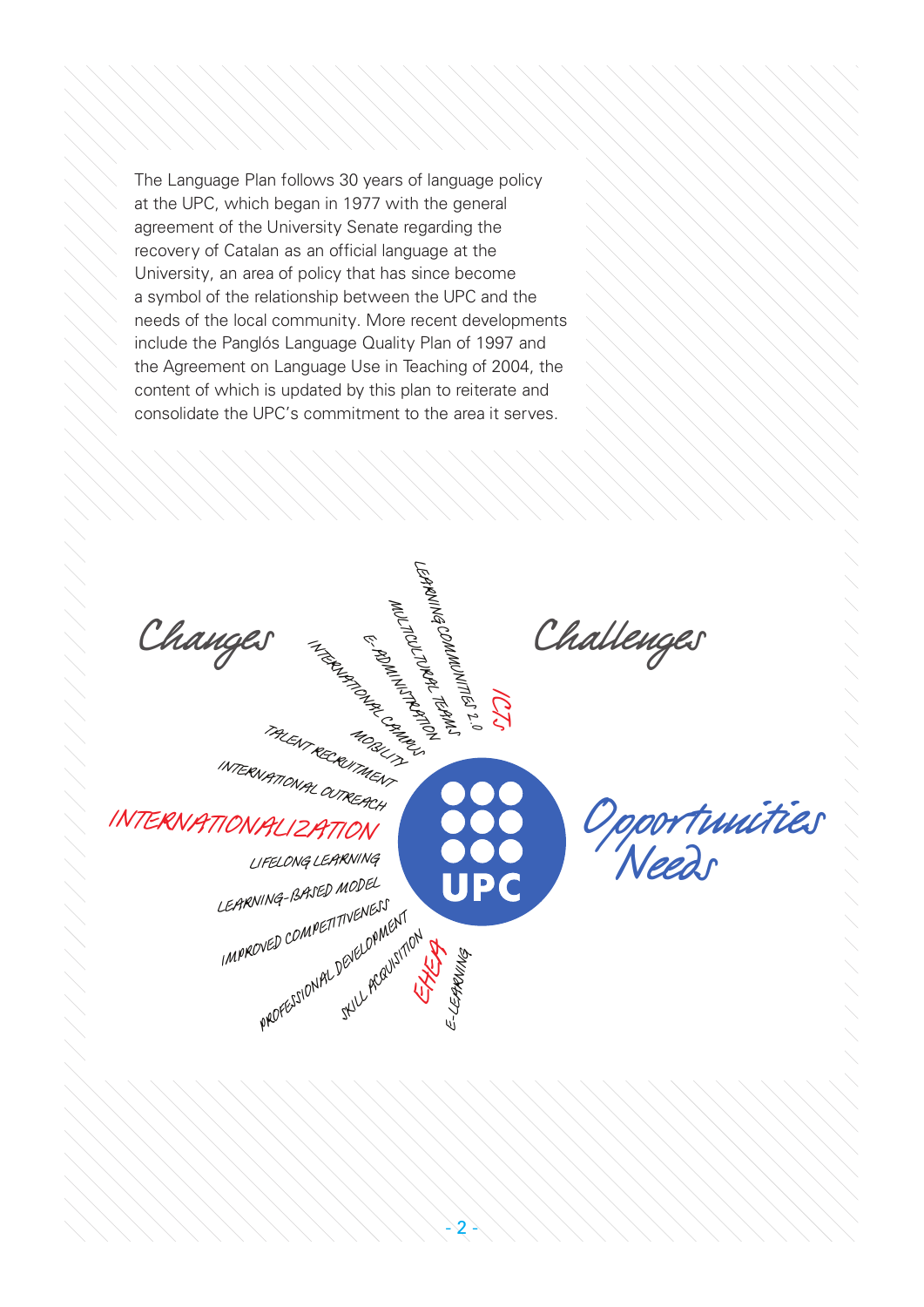at the UPC in 2020 Values Vision: languages

Catalan, Spanish and English are the languages used at the UPC. As a multilingual university, it has a consensual model that respects the linguistic rights and obligations established by law and meets the institutional outreach and internal communication needs of an internationalized university.

The main linguistic strengths of the UPC are the multilingual capacity of its members, the readiness of teaching, services and information in multiple languages, the quality of language in communications, and an open culture that reflects the intercultural character of the University.

Mission

The UPC Language Plan is a tool for the governance of multilingualism at the University. It allows us to build the University's language model and to establish transversal objectives and actions for improving the knowledge, use, quality and interaction of languages across the UPC.

- $-$  To promote the use of Catalan, the language specific to Catalonia, in view of the University's social commitment and its close ties to the local community, ensuring that the UPC is engaged.
- To promote foreign languages, in particular English, as a means of increasing the international profile and competitiveness of the University and the skills of its graduates, ensuring that the UPC is open to the world.
- To guarantee linguistic rights and obligations related to the co-official status of Catalan and Spanish and the use of foreign languages, as part of our commitment to the members of the UPC, ensuring that the UPC is focused on people.
- $\overline{\phantom{a}}$  To establish a firm commitment to multilingualism and interculturality as a means of consolidating the University's proactive approach to the challenges posed by a linguistically and culturally diverse environment, ensuring that the UPC is innovative.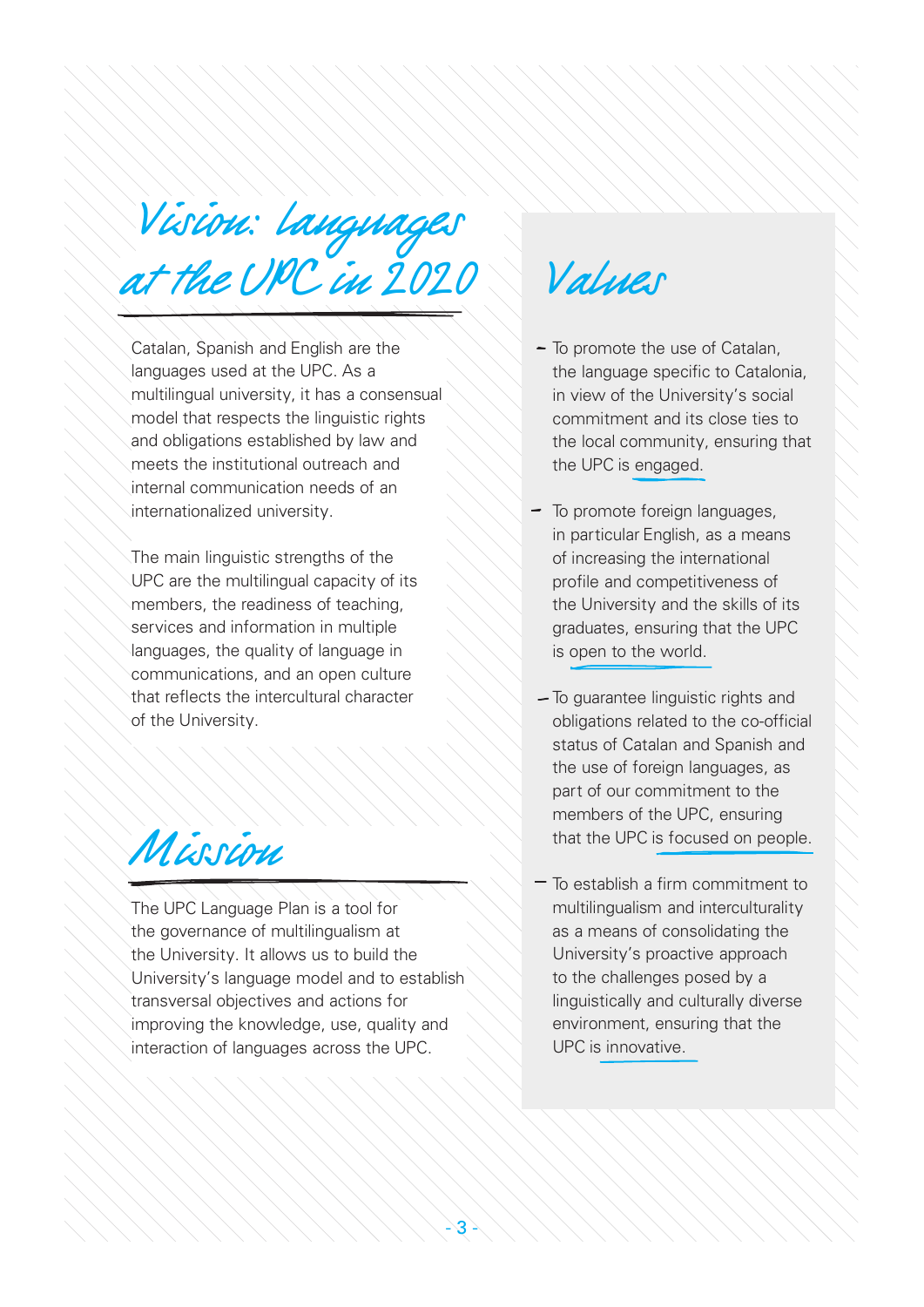Key features of the<br>UPC Language Plan

- The UPC Language Plan is an explicit language policy model based on criteria that are designed to be transparent to members of the University and society in general.
- $\geq$  It is compatible with established quidelines on language policy in the Catalan university system and the aims of the official funding plan for Catalan public universities.
- $\geq$  It is informed by policies on multilingualism and interculturality established by international bodies, in particular the European Union.
- $\rightarrow$  It is inspired by good practices in the design of language plans of other universities in Catalonia and throughout Europe.
- $\rightarrow$  It builds on the strengths and addresses the weaknesses of 30 years of language policy and Catalan language promotion at the UPC.
- It uses the measures for promoting English outlined in the UPC10 Governance Plan and the International Policy Plan as a springboard.
- It is a strategic planning process deriving from the institutional vision of a multilingual university and is based on a series of objectives and measurable actions.
- It is a consensual model based on institutional agreements, cross-sectional commitments and the full involvement of members of the University.
- It is a tool for coordinated action that integrates overlapping initiatives and channels the objectives and actions of the agents involved in a single direction.
- $\geq$  It reflects the findings of audits carried out as part of the UPC Vision 2020 project and is consistent with the priorities and objectives described therein.
- $\lambda$  It outlines the official institutional position on multilingualism and multiculturality, in response to the stipulations of the white paper on trends in higher education published as part of the UPC Vision 2020 project.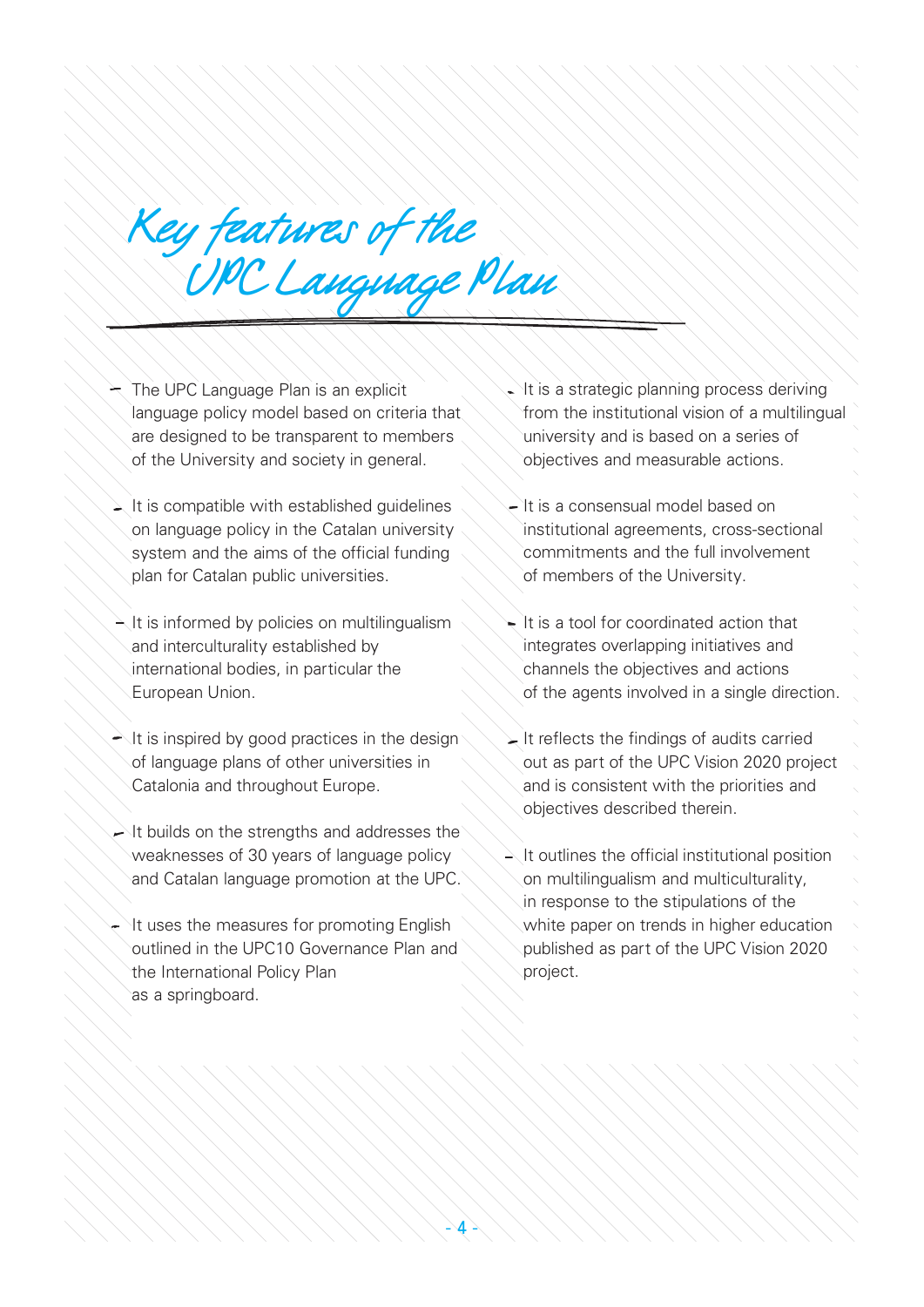# Strategic areas

# **Key words**

/ people/ language skills/ language learning/ language requirements for employment/ accreditation of language levels/ communication competencies

### **Key words**

/ language use/ linguistic rights and obligations/ language status/ stipulations on language use/ targets for language use/ transparency of information on language use/ linguistic security

Empower members of the University in relation to languages so that they are able to achieve appropriate levels of multilingual competence.

ingvistic<br>capacity

Linguistic readiness

Extend the use of multiple languages at the University in compliance with the linguistic rights and obligations of its members and new targets for the international outreach of the institution.

Language quality Van Auterculturality

Ensure high standards of multilingual communication.

## **Key words**

/ communication/ quality standards/ style quides/ multilingual nomenclatures/ language services/ language products/ language resources Foster interaction and the incorporation of the multilingual and intercultural dimension by members of the University and the institution itself.

# **Key words**

/ interpersonal relations/ interaction between languages/ dialogue between cultures/ cultural and language reception/ intercultural skills

 $-2 >$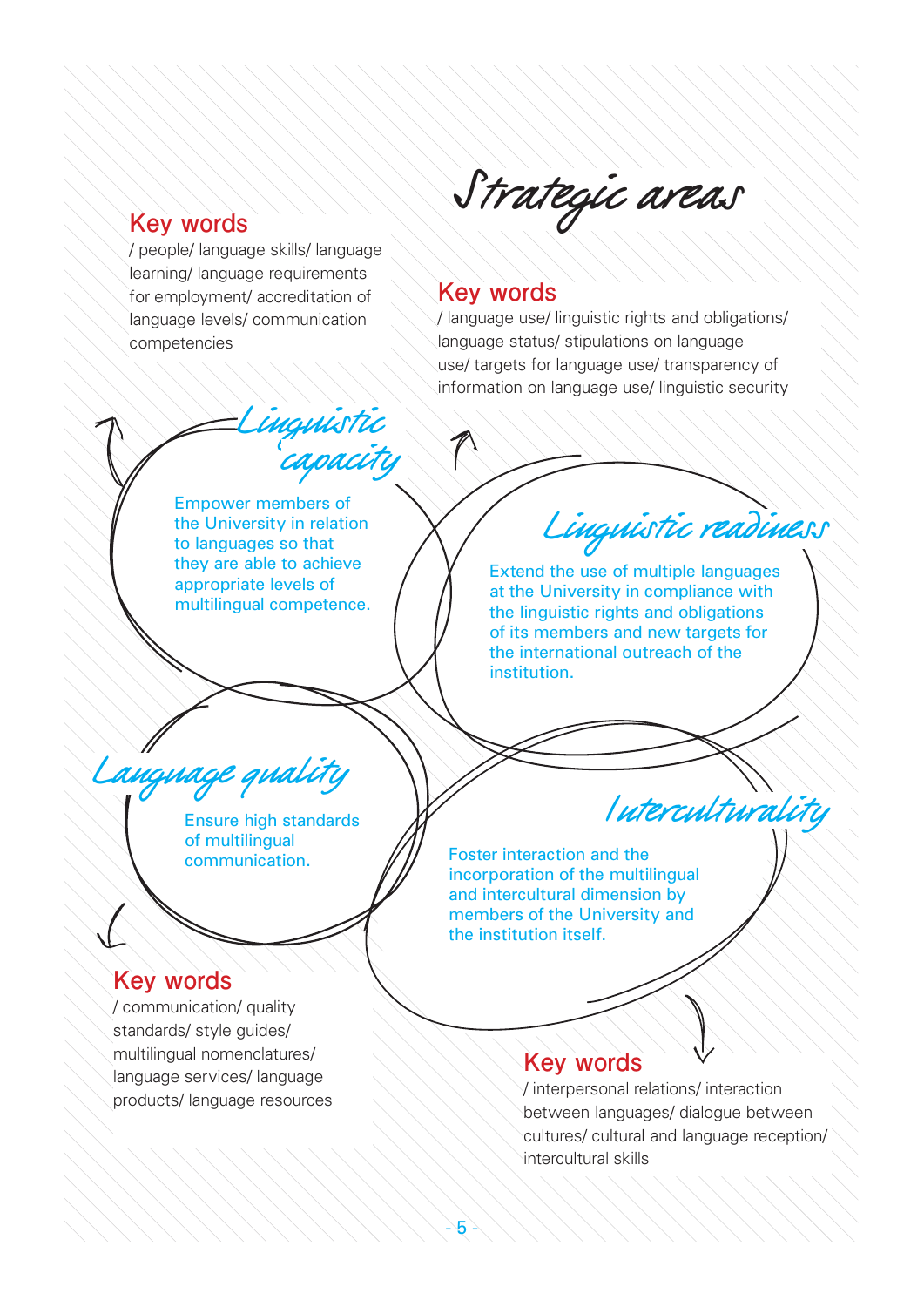monitor progress using specific data and indicators (technical level). monitor progress using specific data and indicators (technical level). the purpose of which is to prompt actions that will have a positive individuals involved in implementing the Language Plan. Each of the Jupport<br>the purpose of which is to prompt actions that will have a positive The Road Map defines 38 objectives that represent basic strategies individuals involved in implementing the Language Plan. Each of the that must be deployed in a series of action plans by the bodies and The Road Map defines 38 objectives that represent basic strategies that must be deployed in a series of action plans by the bodies and establish targets through institutional agreements (political level). establish targets through institutional agreements (political level). impact on people, language use, communications and relations milestones reached and ensure the public accountability of the milestones reached and ensure the public accountability of the **Regulation**<br>the purpose of which is to define a consensual framework and impact on people, language use, communications and relations the purpose of which is to define a consensual framework and the purpose of which is to conduct internal evaluations of the **Diaguació**<br>the purpose of which is to ascertain the current situation and the purpose of which is to conduct internal evaluations of the the purpose of which is to ascertain the current situation and through measures related to language training, support and through measures related to language training, support and objectives falls into one of the following categories: objectives falls into one of the following categories: actions carried out (technical and political level). actions carried out (technical and political level). promotion (technical level). promotion (technical level). Evalmation Evaluation Language Plan Road Map ungnange Khan Kord Mayo Interculturality Quality Readines Capacity  $\frac{1}{1000}$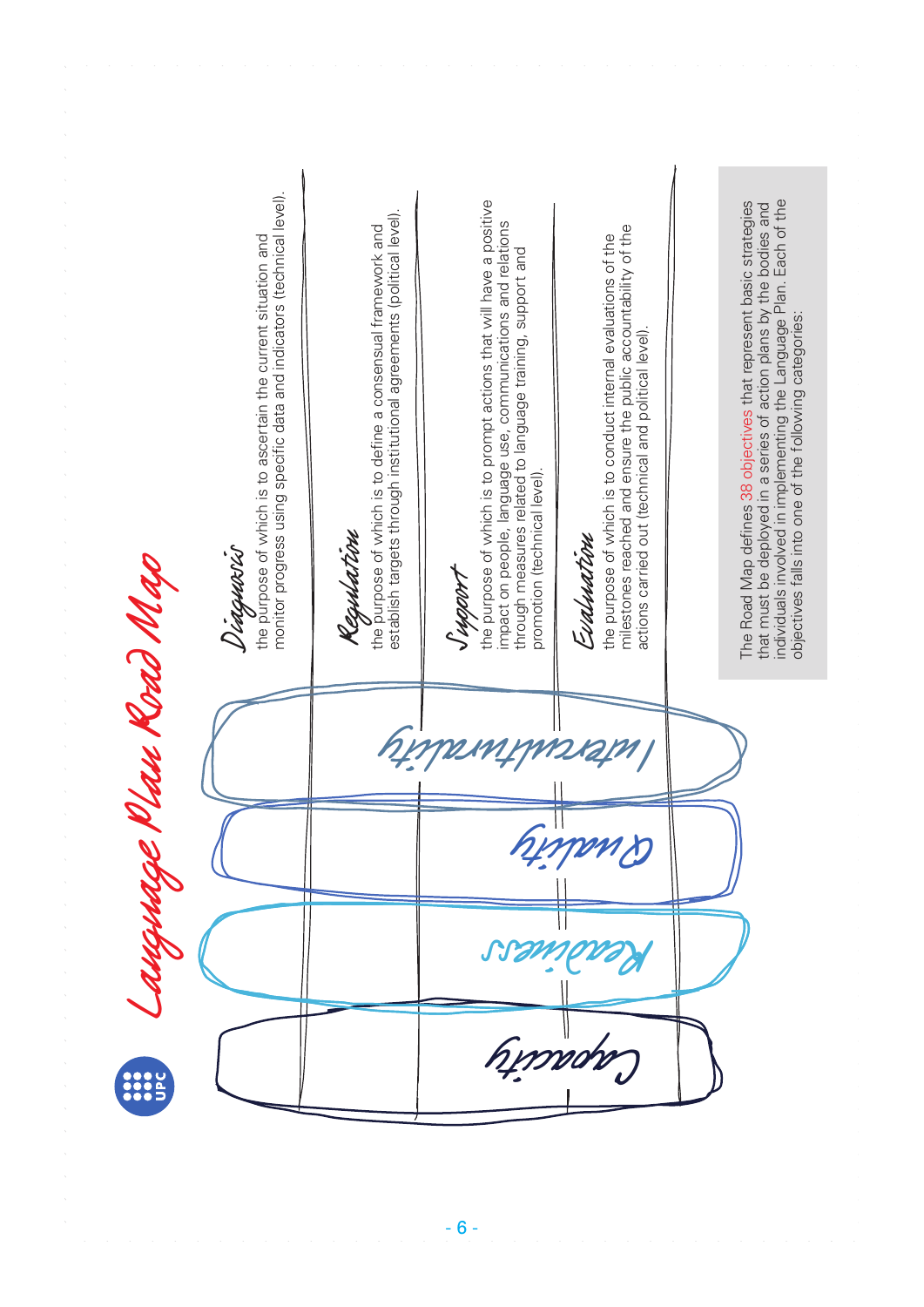Extend the use of multiple languages at the University in compliance with the linguistic rights and obligations of its members and new targets for the international outreach of the institution. Foster interaction and the incorporation of the multilingual and intercultural dimension by members of the University and the institution itself. Ensure high standards of multilingual communication. Linguistic<br>Capacity Empower members of the University in relation to languages so that they are able to achieve appropriate levels of multilingual competence. Linguistic readiness Language quality<br>Ensure high Ensure high Interculturality

### **Key words**

/ people/ language skills/ language learning/ language requirements for employment/ accreditation of language levels/ communication competencies/

# **Strategic action**

Empower members of the University in relation to languages so that they are able to achieve appropriate levels of multilingual competence.

# **Key concerns**

 $\sim$  To recognize and value the linguistic competence of members of the University.

- $\geq$  To promote language learning among members of the University.
- $\sim$  To guarantee the levels of Catalan legally required of members of the University.
- To guarantee the knowledge of a foreign language among all undergraduate students, as outlined in the UPC framework for undergraduate study.
- To guarantee appropriate levels of English among staff in different areas of activity.
- To promote the improvement of communication skills and effective communication competencies.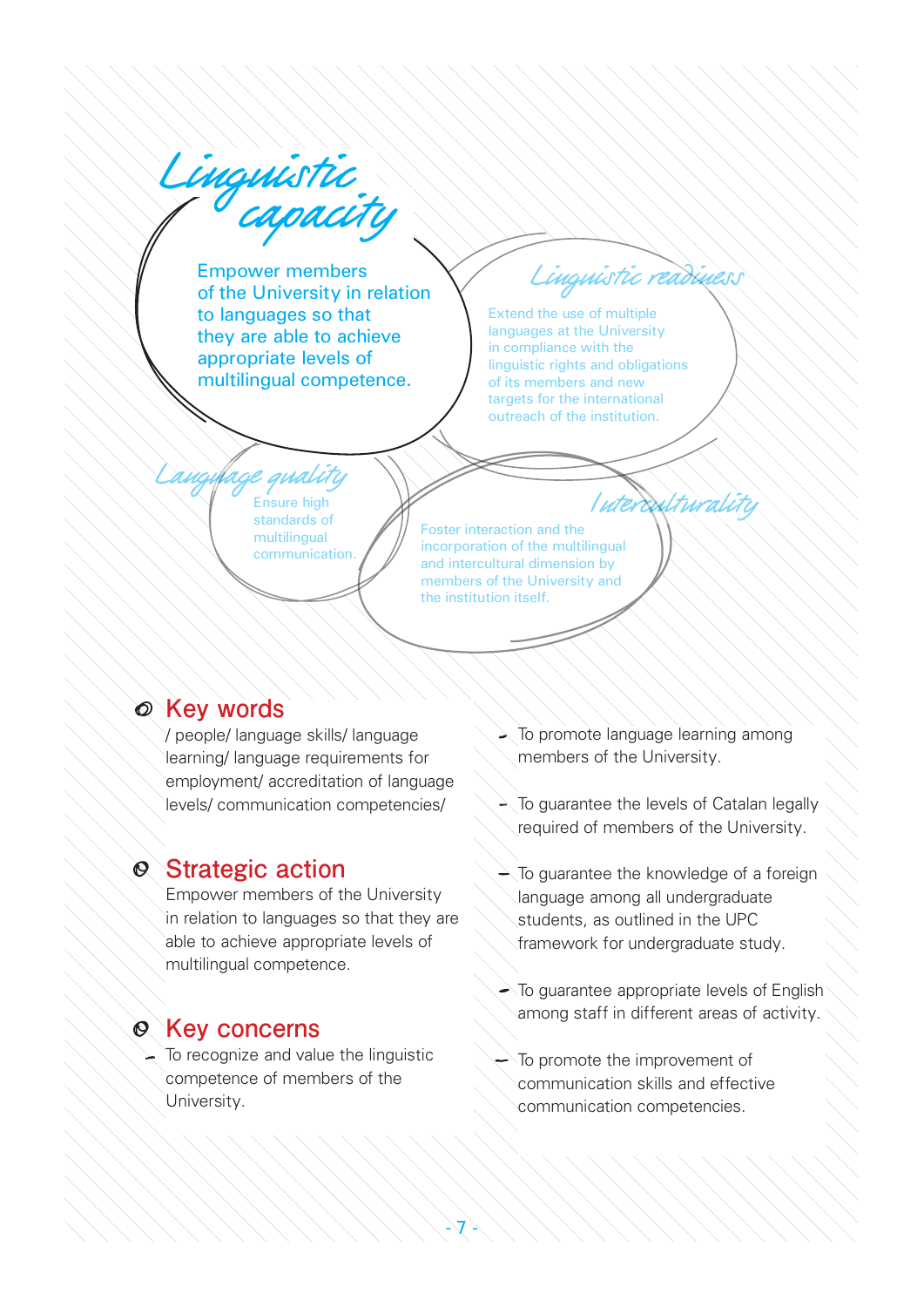#### **Diagnosis**

1. Determine the language levels of members of the University in accordance with the levels established in the Council of Europe's Common European Framework of Reference for Languages, using metrics and standards.

## Regulation

2. Define the desired language levels for members of the University and the language requirements for employment, as well as applicable systems of accreditation.

3. Establish linguistic merits and requirements for the recruitment and promotion of teaching, research, administrative and service staff, and introduce mechanisms for recognizing and rewarding foreign language skills.

4. Ensure that students can demonstrate knowledge of a foreign language, particularly English, defined as a generic competency for undergraduate students.

5. Define language requirements for access to specific undergraduate, master's and doctoral degree courses with a view to ensuring the fluidity of the teaching process, as well as the level that students should have acquired when they graduate.

### Support

6. Design and implement language training plans that enable teaching, research, administrative and service staff to reach the language levels required of them.

7. Provide language-learning courses, services and resources that are diverse with regard to format, requirements, target audience and communicative purpose, and that make use of virtual learning environments, Web 2.0 technology and informal learning strategies.

8. Introduce mechanisms for accrediting the language skills of members of the University.

9. Provide support for the improvement of communication competencies linked to professional practice, in particular those with a bearing on specialized scientific communication and the dissemination of scientific information.

# **Evaluation**

10. Establish a series of linguistic indicators that reflect the language training and accredited language levels of UPC members and that, through existing applications, provide data that can be used to conduct internal evaluations and ensure public accountability in relation to the language policy objectives of the Catalan university system.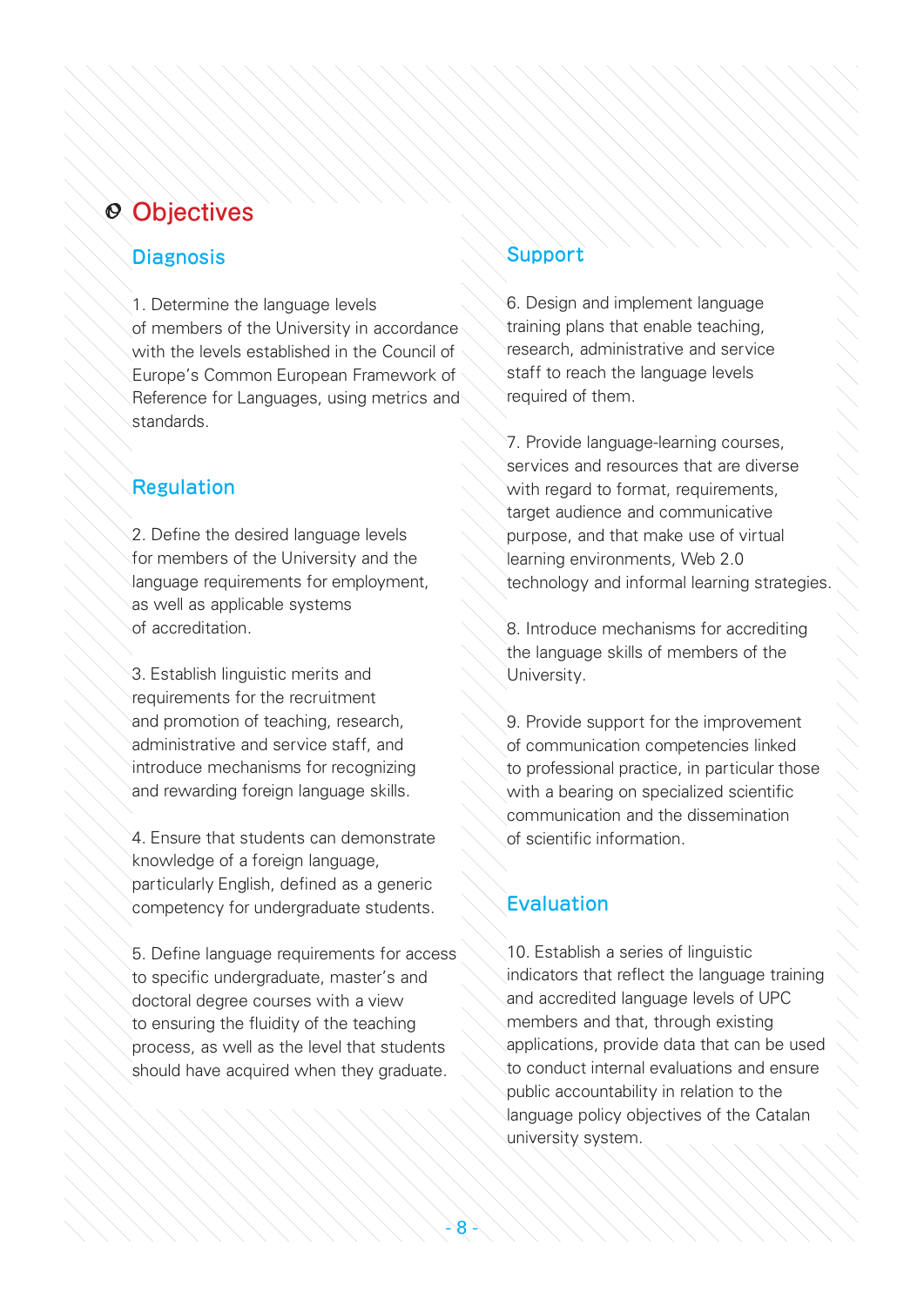Ling<u>nistic</u><br>Capacity

Empower members of the University in relation to languages so that they are able to achieve appropriate levels of multilingual competence.

Linguistic

Extend the use of multiple languages at the University in compliance with the linguistic rights and obligations of its members and new targets for the international outreach of the institution.

Ensure high standards of Langufage quality

multilingual communication.

# Interculturality

Foster interaction and the incorporation of the multilingual and intercultural dimension by members of the University and the institution itself.

## **Key words**

/ language use/ linguistic rights and obligations/ language status/ stipulations on language use/ targets for language use/ transparency of information on language use/ linguistic security/

# **Strategic action**

Extend the use of multiple languages at the University in compliance with the linguistic rights and obligations of its members and new targets for the international outreach of the institution.

### **Rev concerns**

 $\leftarrow$  To protect the linguistic rights of members of the UPC with regard to the two official languages, Catalan and Spanish.

- To guarantee the normal use of Catalan at the University as the language specific to Catalonia, in all areas of activity and in accordance with legal provisions.
- To increase the use of spoken and written English at the University, particularly as a teaching language.
- $\sim$  To observe principles of linguistic security and transparency
	- of information applicable to the use
	- Of languages in teaching, in accordance with the language policy objectives
	- of the Catalan university system.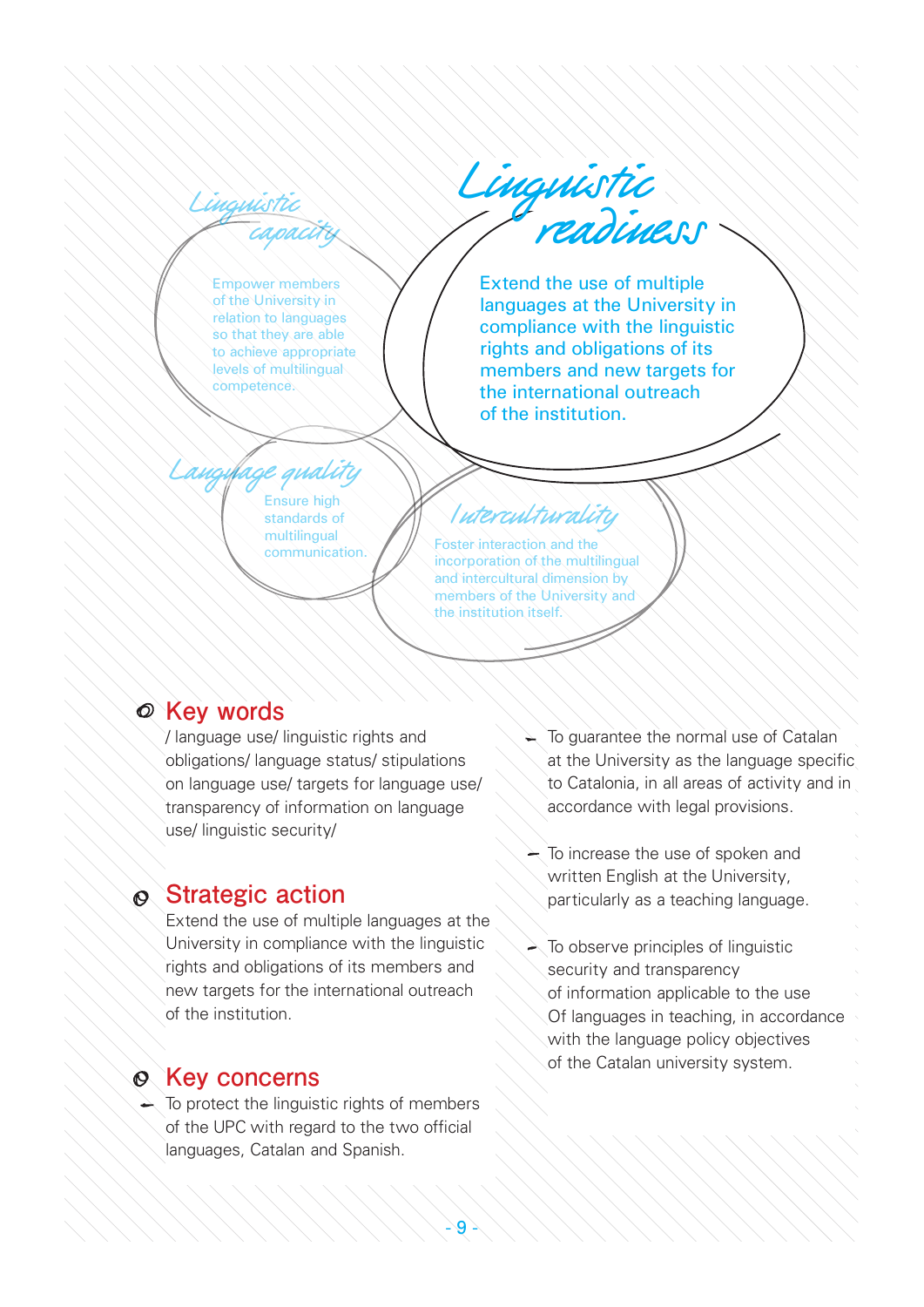#### **Diagnosis**

1. Analyse the readiness of multilingual information at institutional and unit levels and identify the lack of and the need for different language versions in accordance with the UPC's priorities.

#### Regulation

2. Develop stipulations on language use in teaching, which should identify the languages used in the classroom (Catalan, Spanish and English), the attendant rights and obligations of the parties involved and the medium- and long-term targets for language use on different degree courses (percentages, number of credits, etc).

3. Provide prospective students with information on a course's language of instruction prior to the enrolment period, as a measure designed to ensure transparency of information, and undertake to maintain the advertised language, in accordance with the linguistic security measures outlined in the objectives of the official funding plan for Catalan public universities.

4. Develop stipulations on language use in institutional communication and management, including the languages in which university documents, publications and websites must be available, at the individual level (academic transcripts and records) and the institutional level (dissemination and outreach).

5. Design measures for promoting the use of English in teaching with a view to increasing the number of credits taught in this language, in accordance with the

aims of the official funding plan for Catalan public universities.

6. Design measures for ensuring the normal use of Catalan in teaching, in accordance with legal provisions and the aims of the official funding plan for Catalan public universities.

7. Ensure that information about the stipulations on language use at the UPC is available to members of the University and society in general.

#### Support

8. Design and implement an action plan to ensure the readiness of multilingual institutional and academic documentation in response to the analysis carried out and the priorities established.

9. Design and implement language support services, resources and tools to increase the use of spoken and written English in teaching and to guarantee the normal use of Catalan at the University.

#### **Evaluation**

10. Establish a series of linguistic indicators that reflect the linguistic readiness of the UPC and ensure that data on the use of languages in different areas of the University are obtained, with a view to conducting internal evaluations and ensuring public accountability in relation to the language policy objectives of public universities in Catalonia.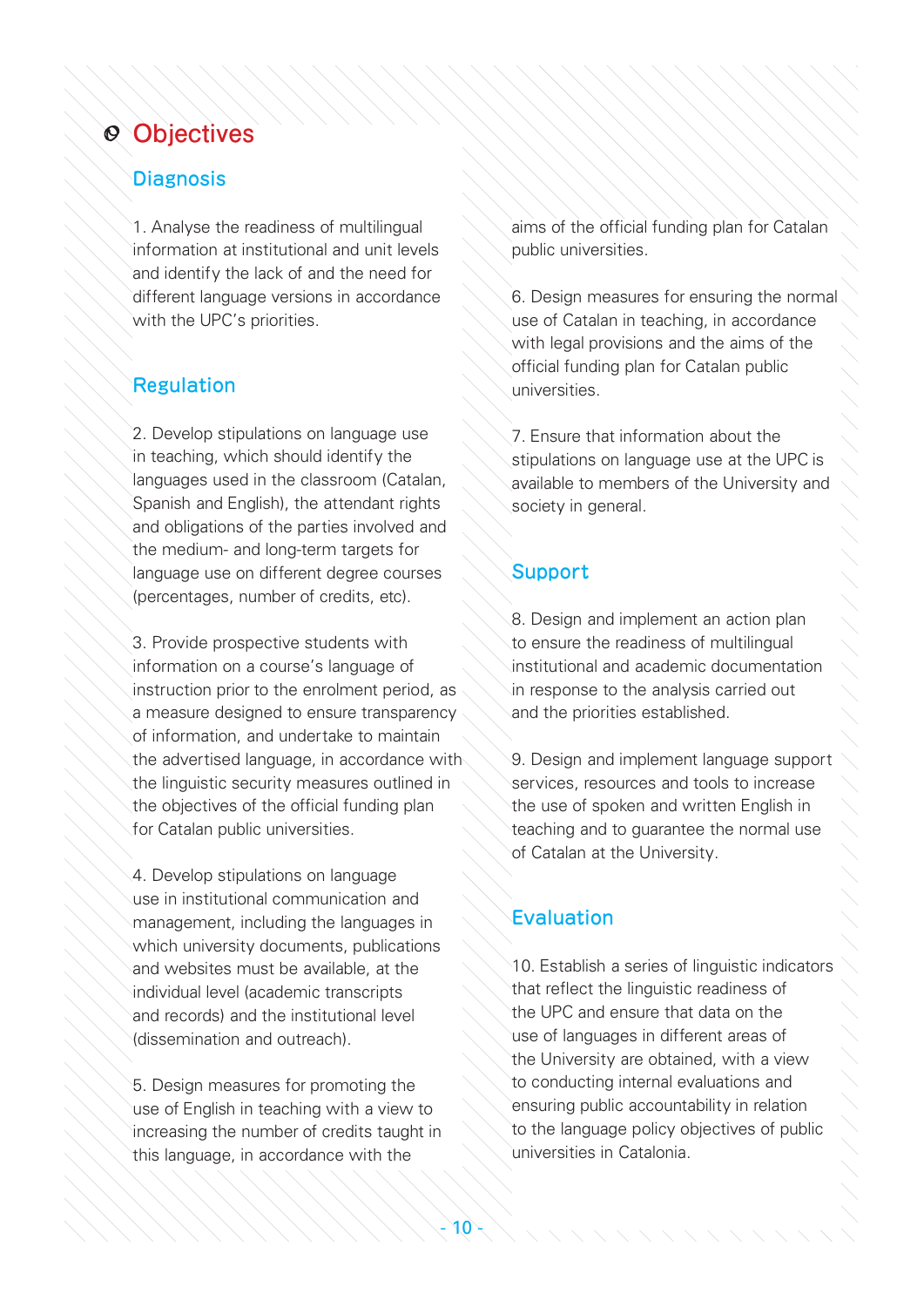Empower members of the University in relation to languages so that they are able to achieve appropriate levels of multilingual competence.

anguage

Lingu<del>istic -</del><br>T<sup>ra</sup>capacity

Extend the use of multiple languages at the University in compliance with the linguistic rights and obligations of its members and new targets for the international outreach of the institution.

Linguistic read

Ensure high standards of multilingual communication.

# uterculturality

Foster interaction and the incorporation of the multilingual and intercultural dimension by members of the University and the institution itself.

# **Key words**

/ communication/ quality standards/ style guides/ multilingual nomenclatures/ language services/ language products/ language resources

#### $\mathcal{O}$ **Strategic action**

Ensure high standards of multilingual communication.

#### $\circledcirc$ **Key concerns**

 $\geq$  To value language quality as a key element in the competitiveness, international outreach and quality of the University.

- To consider the institutional style guide which gives guidelines on house style and provides multilingual nomenclatures and terminology—a key element in the corporate identity of the UPC.
- To consolidate the notion of shared responsibility for quality assurance between UPC units and members.
- To foster the linguistic self-sufficiency of UPC members by providing them with learning and reference resources.
- To consider the standardization and dissemination of terminology in the University's areas of expertise an important knowledge transfer activity that consolidates the University's links with society.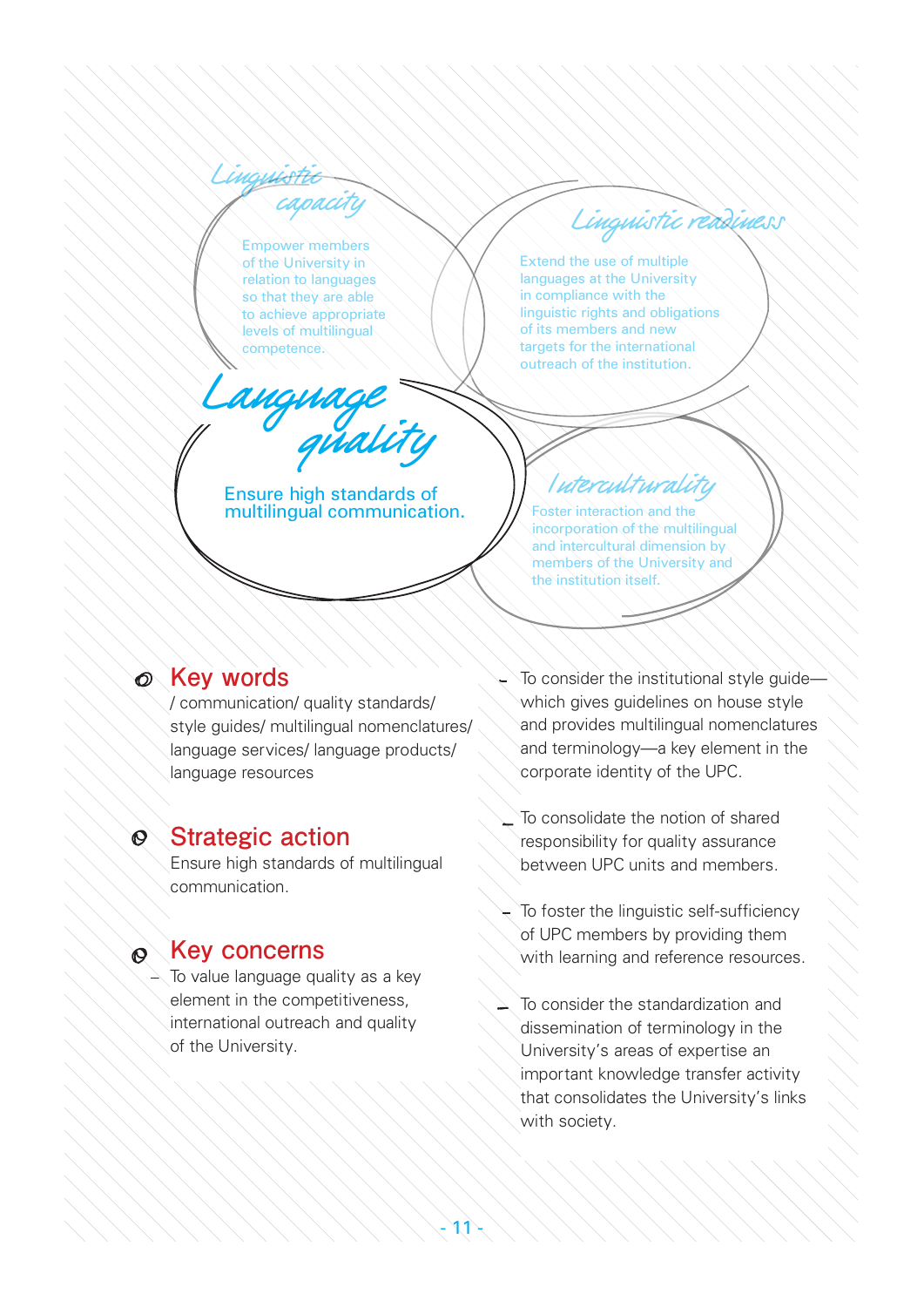#### **Diagnosis**

1. Assess the language quality of written institutional communication using specific metrics and standards for different languages, and identify areas in which linguistic improvement and support are required.

### Regulation

2. Agree on UPC nomenclatures in different languages and institutional style guidelines, to ensure consistency with the institutional language model and the quality of institutional communication.

3. Define circuits to ensure the quality of written communication in accordance with specific institutional priorities and the impact level of different types of information.

#### Support

4. Provide UPC units with language support services to ensure the quality of communications.

5. Provide electronic language resources that help members of the UPC to produce written communications that are of a high quality and that foster their linguistic selfsufficiency and that of UPC units.

6. Compile and distribute multilingual glossaries in the UPC's areas of scientific and technical expertise.

7. Ensure that members of the UPC and UPC units are aware of the house style, the terminology and nomenclatures in the UPC style guide and the standards used to assess the quality of institutional communication.

#### **Evaluation**

8. Establish a series of linguistic indicators that reflect the language quality of institutional communication and provide data that can be used to conduct internal evaluations and ensure public accountability in relation to the language policy objectives of the Catalan university system.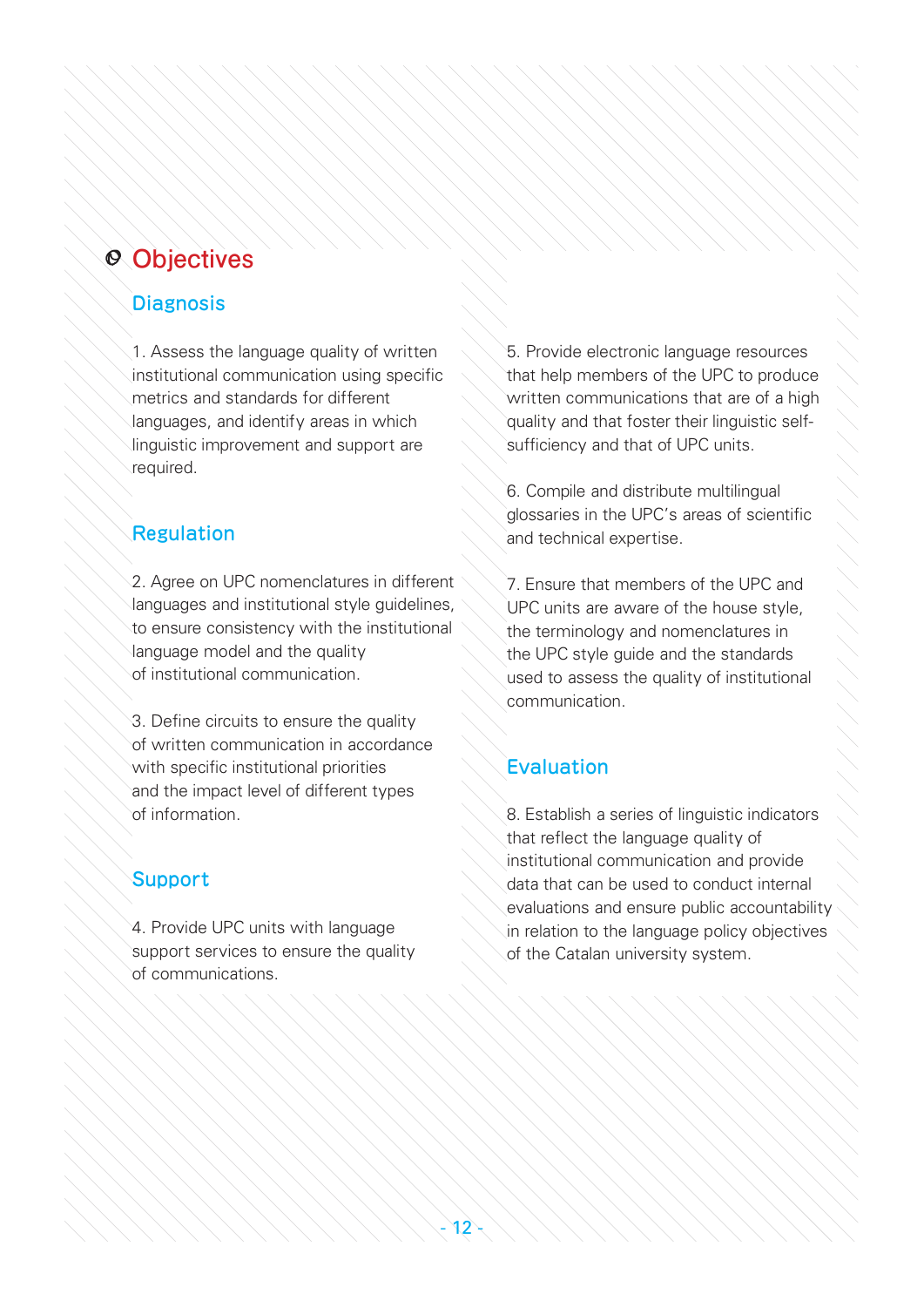Linguistic capacity 

Empower members of the University in relation to languages so that they are able to achieve appropriate levels of multilingual competence.

Linguistic reading

Extend the use of multiple languages at the University in compliance with the linguistic rights and obligations of its members and new targets for the international outreach of the institution.

Ensure high standards of multilingual communication. Langufage quality

# Interculturality

Foster interaction and the incorporation of the multilingual and intercultural dimension by members of the University and the institution itself.

### **Key words**

/ interpersonal relations/ interaction between languages/ dialogue between cultures/ cultural and language reception/ intercultural skills

#### **Strategic action**  $\mathcal{O}$

Foster interaction and the incorporation of the multilingual and intercultural dimension by members of the University and the institution itself.

# **Key concerns**

- $\geq$  To recognize intercultural competence as a key skill that is becoming increasingly important in new social and employment contexts.
- To adapt teaching to the increasingly global and multicultural outlook of students.

13

- $\rightarrow$  To promote multilingualism and interculturality as key elements in an institution that is open to the world, engaged and committed to the local community.
- $\sim$  To value the use of Catalan in an internationalized university as a reflection of the institution's cosmopolitan culture—a culture that is comfortable with diversity.
- To foster interaction between cultures on the University's campuses as a means of fomenting interculturality and internationalization at home.
- To value cultural and language reception programmes as key factors in the University's international outreach.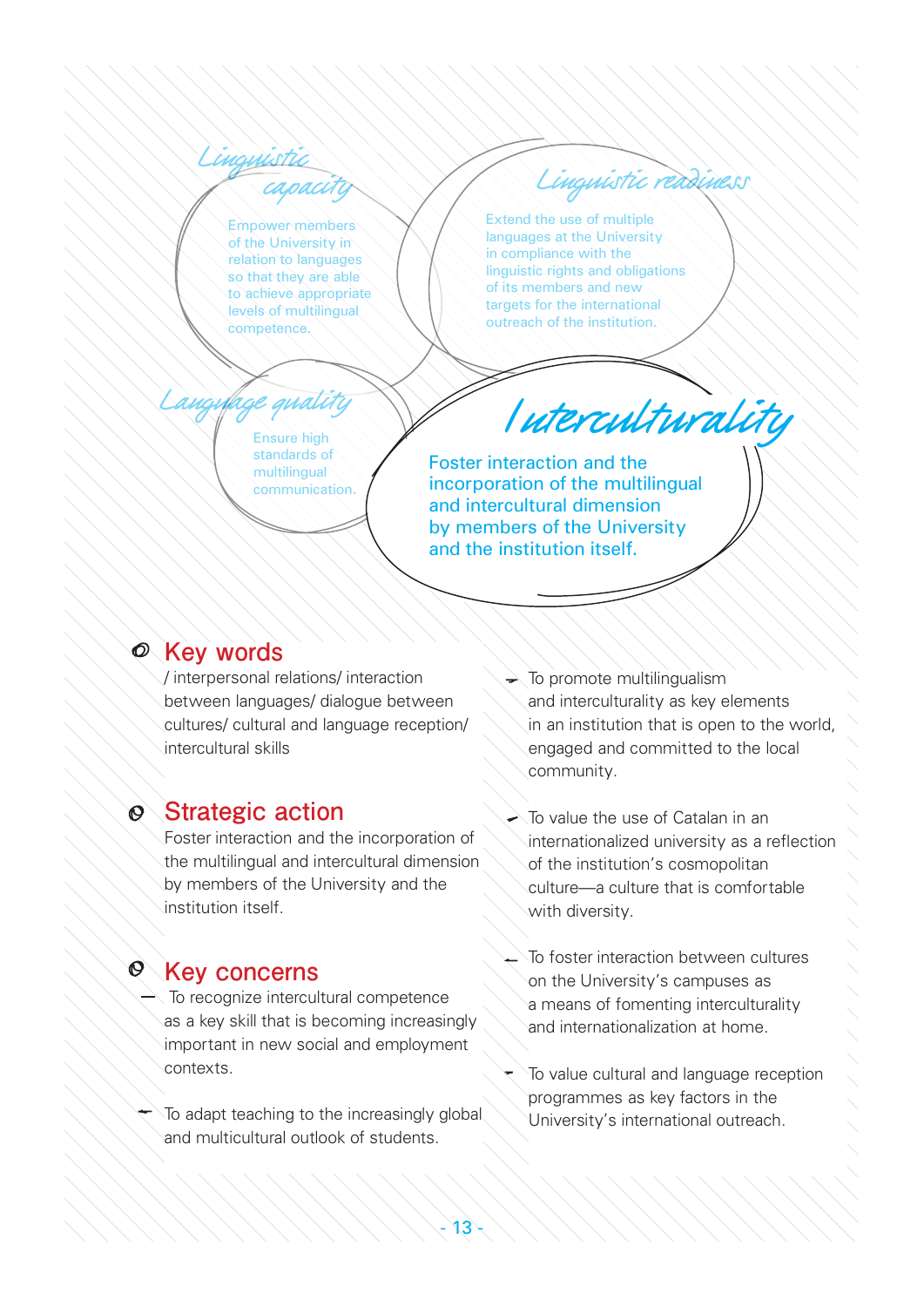#### **Diagnosis**

1. Study examples of good practices in cultural and language reception programmes for international students and visiting staff and cultural exchange activities that are currently being carried out in internationalized universities and campuses.

2. Study examples of good practices in equipping students and staff with transferable intercultural skills, and use the information to determine requirements in this area at the UPC.

# Regulation

3. Ensure that cultural and language reception programmes are available to all international students and visiting staff across the institution and on all of its campuses.

4. Implement a strategy for the gradual integration of transferable intercultural skills into undergraduate and master's degree courses.

5. Encourage the development of intercultural skills among teaching, research, administrative and service staff.

## Support

6. Design a cultural and language reception programme for international students and visiting staff that meets the requirements of new European Union recommendations on training in language and culture for mobility.

7. Design a programme of activities to promote interaction between cultures, linguistic and cultural diversity and the international dimension of UPC campuses.

8. Design training strategies to support the development of intercultural skills.

9. Design communication products and interfaces that portray the UPC as a multilingual and intercultural university.

# Evaluation

10. Obtain data on linguistic indicators, especially those linked to the reception of international students and visiting staff, that can be used to conduct internal evaluations and ensure public accountability in relation to the language policy objectives of the Catalan university system.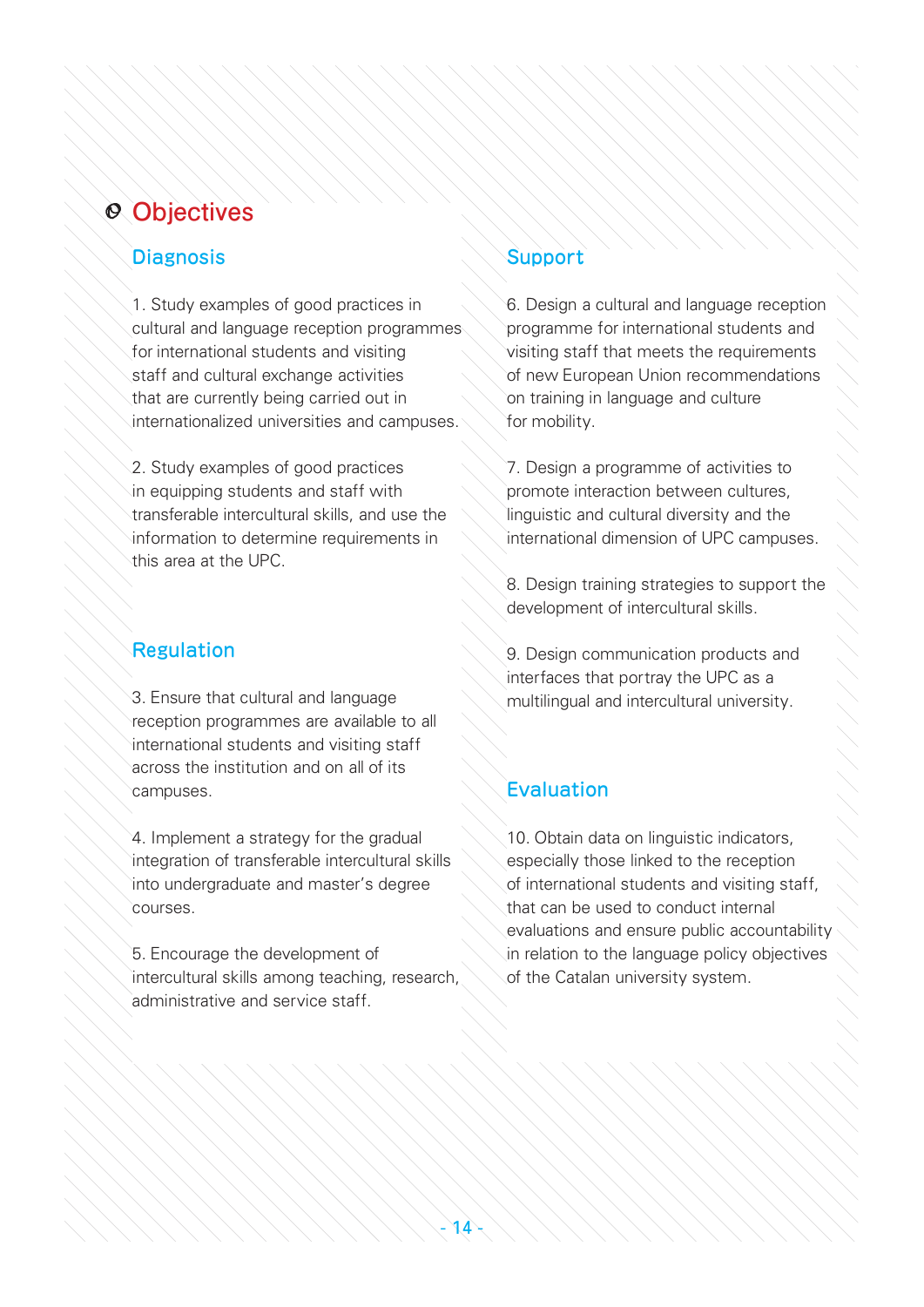# Bodies and individuals involved in the UPC Language Plan

The vice-president in charge of language policy, who oversees the management of the UPC Language Plan.

The Language and Terminology Service, which is the technical body responsible for coordinating the UPC Language Plan under the framework established in the UPC Statutes for language planning, organization and management.

In addition to the bodies listed above that are currently working on language policy at the University, the UPC must create a specific language policy committee, following the general model adopted by other universities with strategic language plans, and the technical groups to coordinate the execution of the Plan and ensure that it is successfully implemented across all areas of the University.

The Language Policy Committee must be formed by the vice-presidents with responsibilities linked to institutional language policy objectives, representatives of the School, Department and Institute Councils and representatives of other groups in the university community. The president must be the vice-president who is responsible for language policy at the UPC and the secretary must be the head of the Language and Terminology Service.

 $\geq$  The work groups must be formed by members of the units responsible for or involved in the areas identified in the objectives of the UPC Language Plan.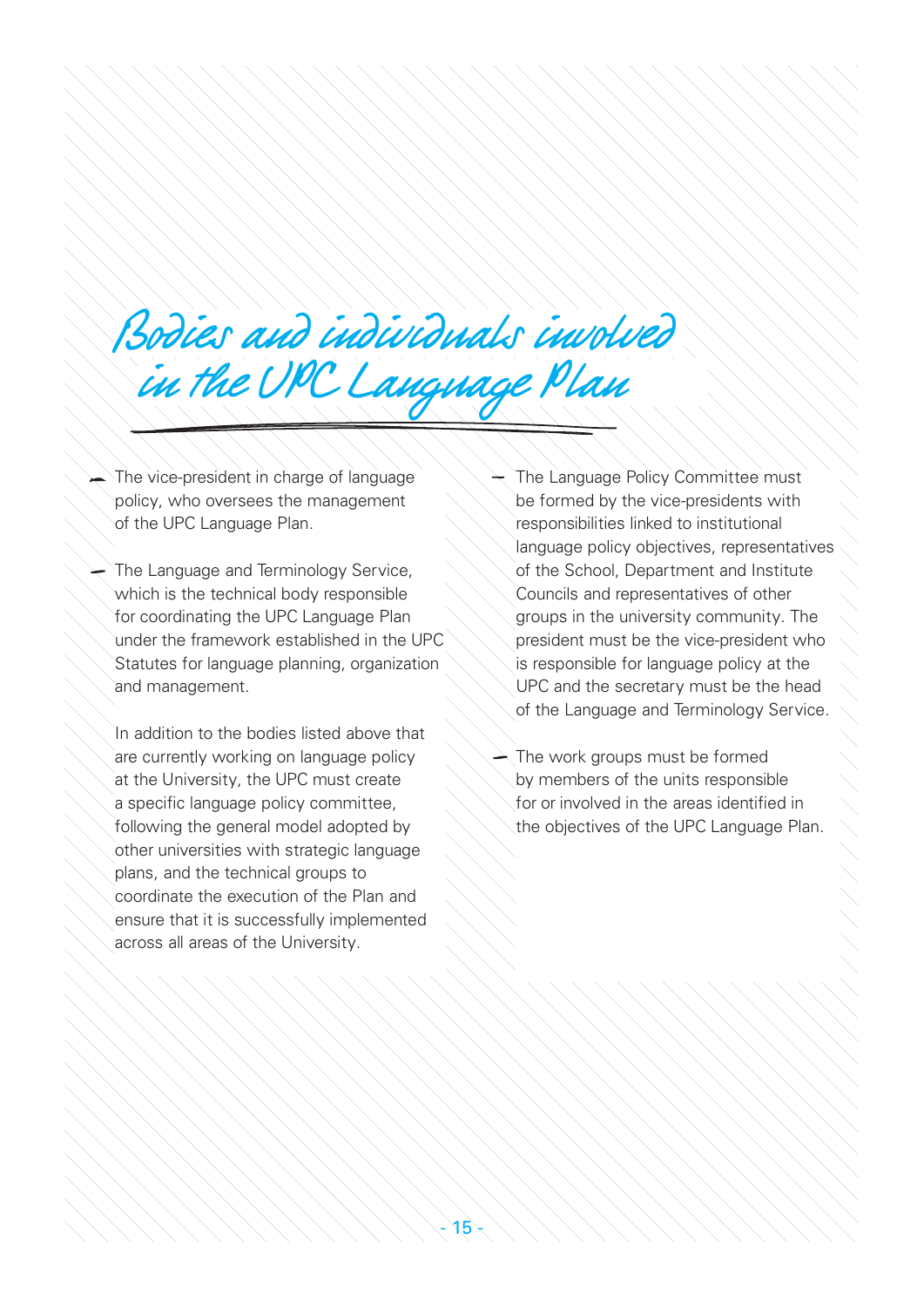The UPC Language Plan is an initiative of the Office of the Vice-President for Teaching and Students, which oversees general language policy at the UPC. It was approved in 2010 by the following governing bodies:

- Teaching and Students Committee of the Governing Council, 21 January
- Governing Council, 9 February

The Plan has also been presented in meetings of the following governing and management bodies:

- School Council, 20 January
- Department Council, 20 January
- Academic Council of the Board of Trustees, 3 February
- Council of Department Heads, 4 February
- Council of School Heads, 5 February
- Council of Service Heads, 11 February
- Board of Trustees, in plenary session, 16 February

plan UPC